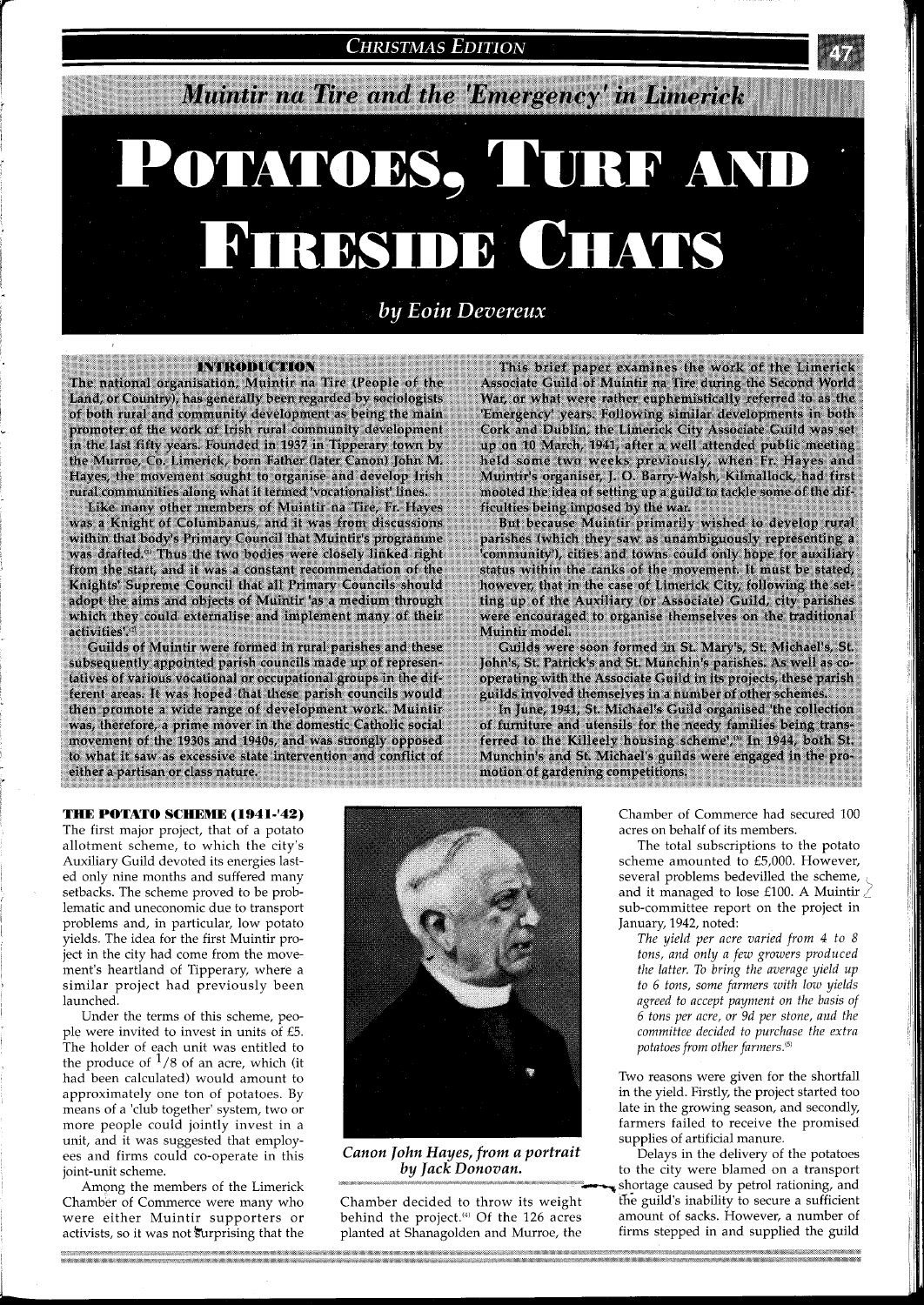The Old Limerick Journal

with lorries and sacks to ease these difficulties.

The sub-committee's report also noted that despite the majority of people being satisfied with the quality of the potatoes, there were some complaints about their size. Despite these problems, however, the Auxiliary Guild managed to provide potatoes at 10d per stone to its' subscribers. Were it not for this scheme, the subscribers would have had to pay from l/- to 1/3 per stone retail, or even a higher price later if a shortage had occurred.

But Muintir had reached the end of the line with the potato scheme. In April, 1942, it yas decided that owing to the difficulties encountered by the guild in 1941-'42 season, the scheme would be permanently discontinued.

# **THE PENNY** - **IN** - **THE POUND SCHEME (1941-'45)**

In relative terms, at least, the Associate Guild's second major undertaking - the provision of both cheap and free fuel to the city's poor - was to prove the more successful. By the summer of 1941, the guild had decided to operate a scheme whereby employees and employers could give Id of every pound they earned towards a fund to provide turf free or at a reduced rate to the poor of the city. The Chamber of Commerce again proved to be supportive of Muintir's plans.

It was initially suggested that the guild might run the fuel scheme on the same lines as its less successful sister project. But it was soon realised that the guild would have to limit its horizon to the provision of turf solely for those in need.

The proposed cheap fuel scheme, initiated by the city's Auxiliary Guild on 11 July, 1941, was to pose many problems of a practical nature for Muintir. The first and most basic of these was that of the unavailability of tea for the thirsty turfcutters.

Muintir responded quickly by setting up a tea-depot at the Bedford Row Ice Rink, where Muintir supporters could hand in portions of the extremely scarce beverage. Secondly, the Limerick bogs proved too wet to work in 1941, so the turf had to be won from bogs in counties Cork and Kerry.

The outbreak of foot-and-mouth disease and the shortage of petrol made it necessary to contact the Department of Supplies to seek permission to import the turf from neighbouring counties.

By November, 1941, the guild's subcommittee realised that only about 3,000 tons of turf, costing £6,000, would be available, and consequently, those deemed eligible for the scheme would have to be restricted to old age pensioners, widows, and orphans, home assistance recipients and the unemployed. The secretary's reports for the 1941-'42 and 1942-'43 fuel schemes are fascinating social history documents.

From 25 September, 1941, £1, 838 was



*The official handbook* of *Muintir na Tire, 1947.* 

collected in the penny-in-the-pound stone of turf, free of charge. Approx-<br>scheme, and a further £575 was received imately 2,500 families in all benefited in the form of subscriptions, proceeds of dances, whist drives, gold competitions men were employed, and up to the 7 and a radio broadcast concert from St. March, 1942, the wages paid were and a radio broadcast concert from St.

A total of 1,777 tons of turf was pur-<br>chased from suppliers in counties Kerry and Clare, and 120 tons were presented by S. Barker, Waterville, making a total of 1,897 tons received. Making an allowance **1942-'43 FUEL SCHEME**  for  $10\%$  in handling losses, this gave a

1942, 32,825 lots, or approximately 1,333 city's parish guilds and subscriptions tons of turf, were distributed to the poor, amounted to £5,257.4s.9d. The purchase tons of turf, were distributed to the poor, amounted to £5,257.4s.9d. The purchase leaving 375 tons on hands. The turf was of turf and the cost of distribution etc. leaving 375 tons on hands. The turf was of turf and the cost of distribution etc. sold in  $6^{1}/2$  stone lots at  $^{1}/3$  per stone, was £5,379.8s.0d. leaving a deficit at or 25/- per ton. (The normal price of time  $\sim$  £122.3s.3d. This deficit was offset by a in the city at that time was  $E3$  per ton). In  $\frac{1}{2}$  grant from the Minister for Local addition, at the close of the 1941-42 Government. addition, at the close of the 1941-'42 Government.<br>
scheme, 1,400 families each received  $6^{1}/2$  In all, 2,086 tons of turf were purscheme, 1,400 families each received  $6<sup>1</sup>/2$ 

imately 2,500 families in all benefited<br>from this scheme. During this period, 12 John's Pavilion, Mulgrave Street.  $\frac{1}{2}$  E351.6s.8d. The hired-carters received A total of 1,777 tons of turf was pur-<br>E232.7s.4d. for cartage from the docks, and the dockers received £43.3s.6d. for loading the carts.<sup> $\omega$ </sup>

nett total of 1,708 tons for issue to the successful than that of the previous year.<br>Total collections from the penny-in-the-Total collections from the penny-in-the-From 14 November, 1941, to 7 March, pound, scheme contributions from the Frame pound, scheme contributions from the Pa